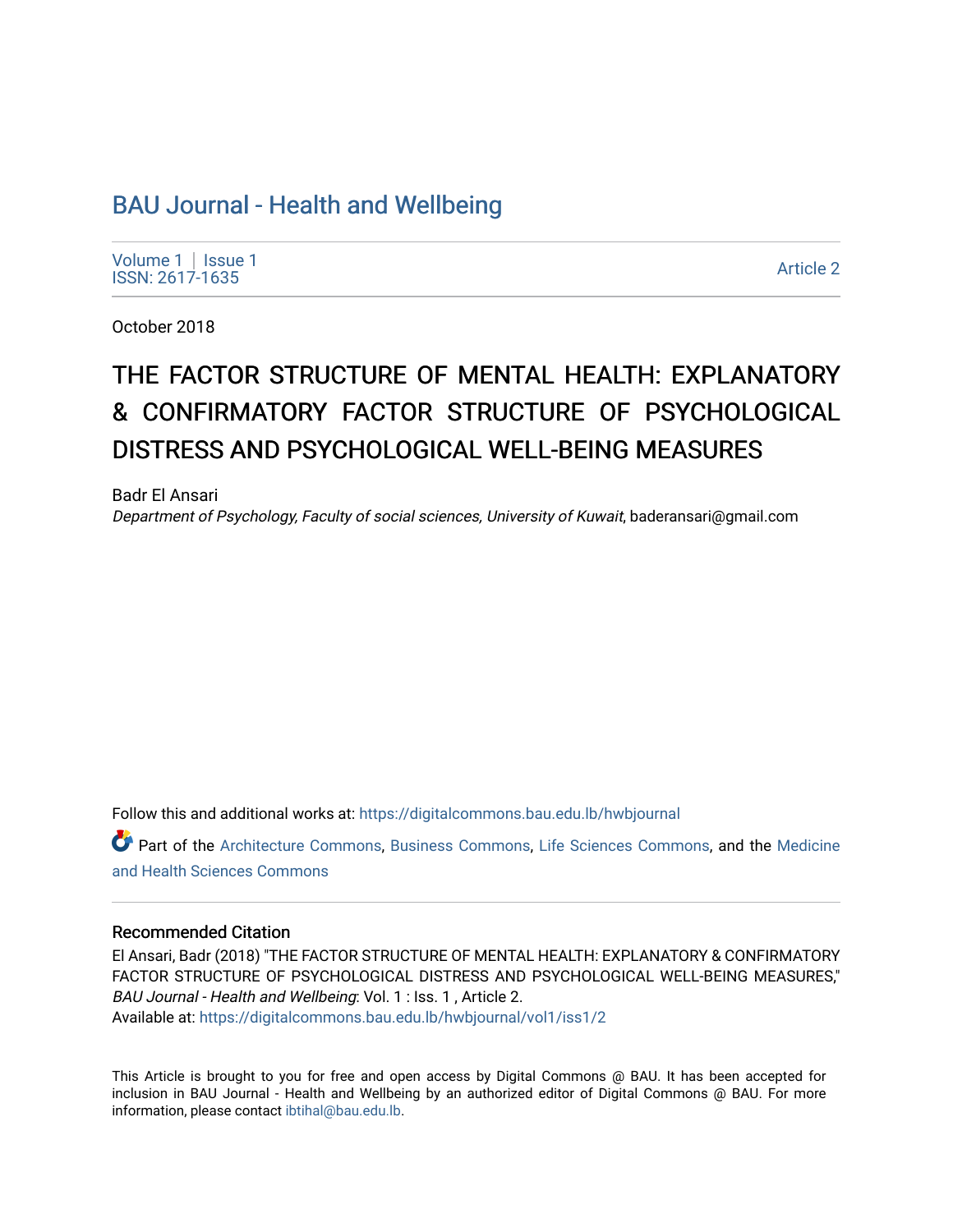# THE FACTOR STRUCTURE OF MENTAL HEALTH: EXPLANATORY & CONFIRMATORY FACTOR STRUCTURE OF PSYCHOLOGICAL DISTRESS AND PSYCHOLOGICAL WELL-BEING MEASURES

## Abstract

Psychological distress (PD) is usually based on the level of anxiety and depressive symptoms while psychological well-being (PW) is usually conceptualized as some combination of positive affective states such as happiness, optimism, satisfaction with life, and hope. This paper addresses the question of whether psychological distress and psychological well-being are the opposite poles of the same axis of mental health or independent constructs that should be measured on two independent axes. Methods: The sample consisted of (510) Kuwait University students, (240) males with a mean age of (24.08 ±5.10) and (270) females, with a mean age of (21.68 ±2.70), (f=46.77, p< 0.001). The Beck Depression Inventory (BDI-II) and the Beck Anxiety Inventory (BAI) were administered to participants to assess Psychological Distress. In addition, the Oxford Happiness Inventory (OHI), the Revised Life Orientation Test (LOT-R), the Satisfaction with Life Scale (SWLS), and the Adult Hope Scale (AHS) were administered to participants to assess Psychological well-being. Results: The explanatory factor analysis (PCA) extracted one bipolar factor with the following loading: (.88) for OHI, (.84) for LOT-R, (.81) for SWLS, (.74) for AHS, (-.70) for BDI-II, and (-.53) for BAI which explains 56.16% of the total variance. The Confirmatory factor analysis (CFA) extracted one bipolar factor with the following loading: (.70) for OHI, (.81) for LOT-R, (.77) for SWLS, (.69) for AHS, (-.72) for BDI-II, and (-.44) for BAI which explains 48.88% of the total variance and was labeled psychological well-being vs. psychological distress. Factor Structural analysis confirms that these 6 scales can be viewed as components of two-dimensional latent constructs (psychological distress and wellbeing) which reflects a higher-order concept of mental health. Conclusions: We conclude that assessment of mental health in general populations should use concomitant measures of psychological distress and well-being.

# Keywords

mental health, happiness, optimism-life satisfaction, hope, depression, anxiety, university students, State of Kuwait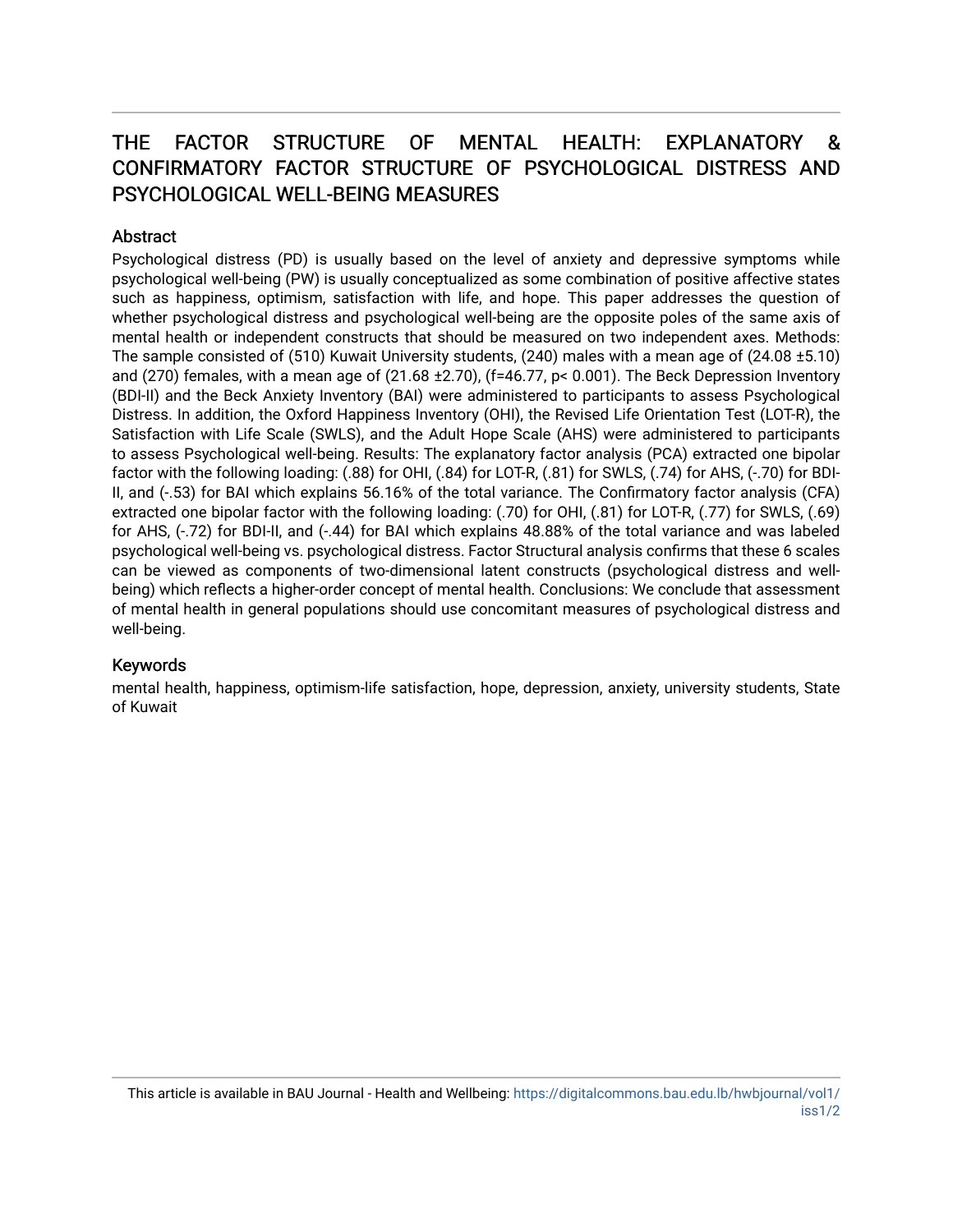# **THE FACTOR STRUCTURE OF MENTAL HEALTH: EXPLANATORY & CONFIRMATORY FACTOR STRUCTURE OF PSYCHOLOGICAL DISTRESS AND PSYCHOLOGICAL WELL-BEING MEASURES**

## *B. EL Ansari*<sup>1</sup>

#### **ABSTRACT**

*Psychological distress (PD) is usually based on the level of anxiety and depressive symptoms while psychological well-being (PW) is usually conceptualized as some combination of positive affective states such as happiness, optimism, satisfaction with life, and hope. This paper addresses the question of whether psychological distress and psychological well-being are the opposite poles of the same axis of mental health or independent constructs that should be measured on two independent axes.* 

*Methods: The sample consisted of (510) Kuwait University students, (240) males with a mean age of (24.08 ±5.10) and (270) females, with a mean age of (21.68 ±2.70), (f=46.77, p<0.001). The Beck Depression Inventory (BDI-II) and the Beck Anxiety Inventory (BAI) were administered to participants to assess Psychological Distress. In addition, the Oxford Happiness Inventory (OHI), the Revised Life Orientation Test (LOT-R), the Satisfaction with Life Scale (SWLS), and the Adult Hope Scale (AHS) were administered to participants to assess Psychological well-being.* 

*Results: The explanatory factor analysis (PCA) extracted one bipolar factor with the following loading: (.88) for OHI, (.84) for LOT-R, (.81) for SWLS, (.74) for AHS, (-.70) for BDI-II, and (-.53) for BAI which explains 56.16% of the total variance. The Confirmatory factor analysis (CFA) extracted one bipolar factor with the following loading: (.70) for OHI, (.81) for LOT-R, (.77) for SWLS, (.69) for AHS, (-.72) for BDI-II, and (-.44) for BAI which explains 48.88% of the total variance and was labeled psychological well-being vs. psychological distress. Factor Structural analysis confirms that these 6 scales can be viewed as components of two-dimensional latent constructs (psychological distress and well-being) which reflects a higher-order concept of mental health.* 

*Conclusions: We conclude that assessment of mental health in general populations should use concomitant measures of psychological distress and well-being.* 

#### **1. MENTAL HEALTH IN GENERAL**

Mental health includes the absence of traditional signs of psychopathology like symptoms of anxiety and depression, as well as the presence of markers of psychological well-being like feeling cheerful, interest in life, and enjoyment (Ware, Snow, Kosinski, & Gandek, 1993; World Health Organization, 2003).

Mentally healthy individual can express his/her emotions and can successfully adapt in a range of stressful circumstances (Friedli, 2009). The World Health Organization (2010) defines mental health as a state of positive mental condition in which one realizes his/her capabilities, manages the life stresses, put effort effectively and efficiently, and is competent enough to put some contribution to his/her society.

Mental health and mental illness run along two related but distinct continua (Keyes 2002;2007) and thus, the absence of mental illness is not equal to the presence of mental health and that the aim of

 $\overline{a}$ 

<sup>1</sup> Badr El Ansari

Professor, Department of Psychology, Faculty of social sciences, University of Kuwait, baderansari@gmail.com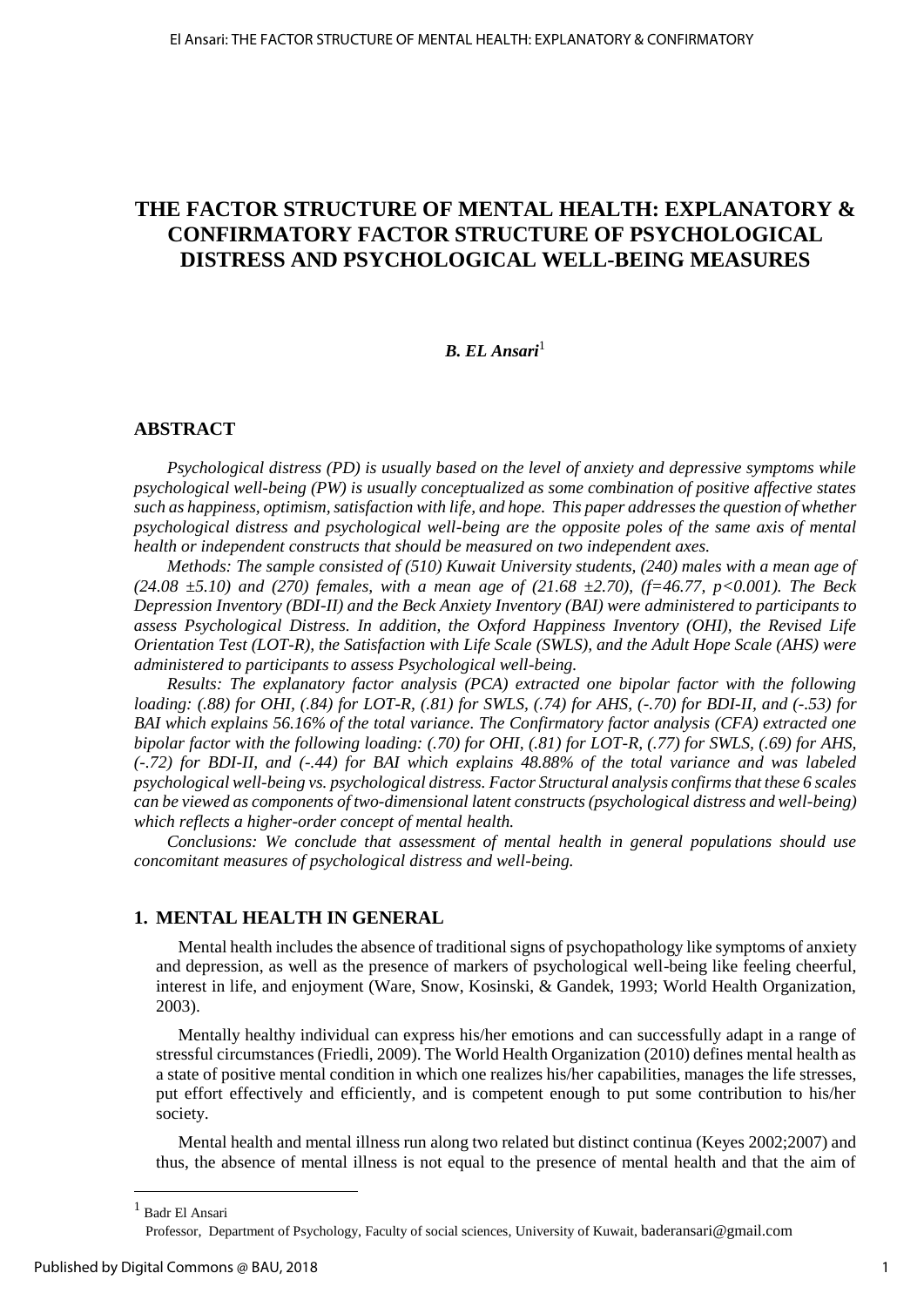mental health programs should not only be to reduce mental illness but also to promote and maintain positive mental health. Two continua model of mental health was empirically supported in multiple studies (e.g., Keyes 2006; Keyes et al. 2008; Lamers et al. 2011).

Mental health in psychology can be determined by the relationship between psychological wellbeing and psychological distress.

Massé et al. (1998) demonstrated that psychological well-being and psychological distress are different, but complementary states of mental health.

Veit and Ware (1983) pointed out that mental health has two facets: psychological distress and psychological well-being. Anger or irritability, anxiety and exhaustion are typical states of psychological distress, as well as the tendency to devalue and an inclination to isolate, stay away, not engaging in activities with others. Experience these symptoms for two weeks may be a sign of distress. On the other hand, psychological well-being is often associated with happiness.

Ryff, (1989) and Ryff & Singer (2003) Psychological well-being can be summarized as the six dimensions derived from the theories of Maslow, Rogers, Jung, that share common features of positive psychological functioning (self-acceptance, positive relations with others, autonomy, environmental mastery, purpose of life, and personal growth). In the context of met traits, life satisfaction is expected to be more associated with stability (Lent, 2004).

Mental health in general populations should use concomitant measures of psychological distress and psychological well-being (Massé et al. 1998).

Mental health can be assessed by evaluating the five different components: anxiety, depression, loss of control, general positive affect and emotional ties. The first three components measure the level of psychological distress and the last two components measure the level of psychological well-being (Veit and Ware 1983).

Winefield, Gill, Taylor, and Pilkington (2012) conceptualized psychological distress as lack of interest, difficulty in sleeping, feeling disappointed or blue, feeling desperate, emotional or bored, lack of interest, and suicidal ideation.

Cardozo et al. (2012) illustrated psychological distress as the disturbing condition to manage the frustrating or harmful circumstances.

Caron and Liu (2010) psychological distress is the negative biased condition of being nervous, restless, worried, and irritable.

Cairney (2007) defined psychological distress as a constant understanding of sadness, anxiety, bad temper, and difficulty in maintaining social relationships.

#### **1.1 Mental Health in Psychiatry**

(Mineka et al. 1998; Krueger & Markon, 2006; Carragher et al. 2015; Eaton et al. 2015; Kotov et al. 2017) the structure of mental disorders can be explained by two broad underlying domains: internalizing and externalizing (Krueger et al. 1998; Krueger, 1999; Krueger & Markon, 2006). Depressive disorders and anxiety disorders load on the internalizing factor and conduct disorder (CD)'fear' (panic disorder, agoraphobia, specific phobia, social phobia, and obsessive–compulsive disorder and 'distress' disorders [major depressive episode (MDE), dysthymia, generalized anxiety disorder (GAD), and post-traumatic stress disorder (PTSD) (e.g. Krueger et al. 1998; Krueger, 1999; Vollebergh et al. 2001; Watson, 2005; Krueger & Markon, 2006; Slade & Watson, 2006; Eaton et al. 2013a; Kotov et al. 2017), substance-related disorders and antisocial problems load on the externalizing factor. Farmer et al. (2009)'norm-violations' (CD, substance-use disorders), oppositional-defiant disorder (ODD), attention-deficit hyperactivity disorder (ADHD). It has also been suggested that there may be aggression-related and substance-related sub factors (Krueger et al. 2007).

Overall, the findings on the sub factor structure of the externalizing domain have so far been less consistent than for the internalizing domain (e.g. Krueger et al. 2005; Markon & Krueger, 2005; Vrieze et al. 2012).

Factor structural studies that investigated psychopathology together with personality disorders have shown that the joint latent structure can be described with a finite number of dimensions (The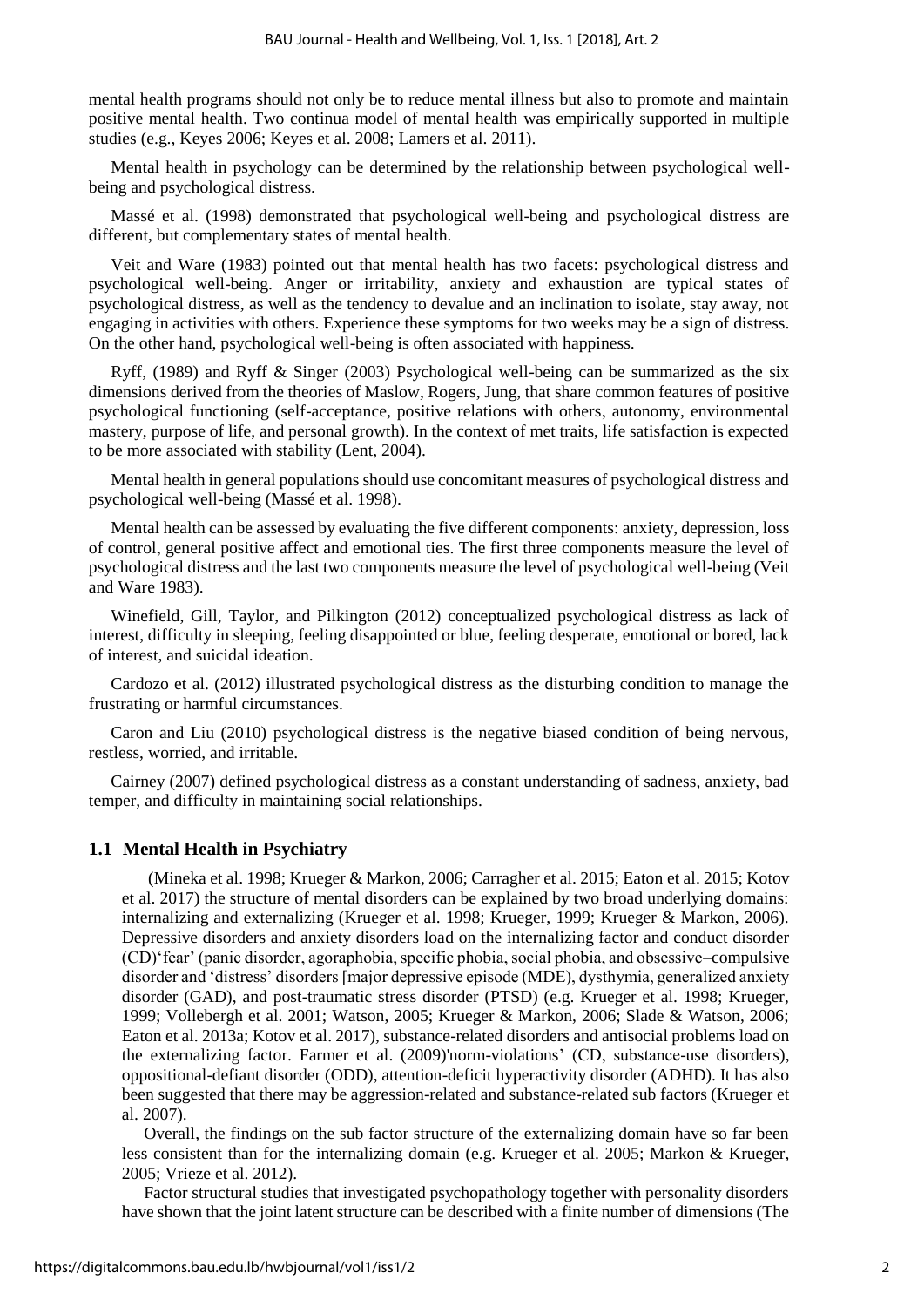two-factor structure), including internalizing and externalizing dimensions (Markon, 2010; Røysamb et al. 2010; Kendler et al. 2011; Kotov et al. 2011a, b; South & Jarnecke, 2017).

The two-factor structure has been shown to be structurally invariant across ethnic groups in the US (Eaton et al. 2013b), gender (Hicks et al. 2007; Kramer et al. 2007; Eaton et al. 2012) and over time (e.g. Vollebergh et al. 2001; Eaton et al. 2011).

## **2. OBJECTIVES**

We assesses psychological well-being (conceptualized as some combination of positive affective states such as happiness, optimism, satisfaction with life, and hope) and psychological distress (is usually based on the level of anxiety and depressive symptoms) for college students.

This paper addresses the question of whether psychological distress and psychological well-being are the opposite poles of the same axis of mental health or independent constructs that should be measured on two independent axes.

#### **3. METHODS**

Sample: The sample consisted of (510) Kuwait University students, (240) males with a mean age of  $(24.08 \pm 5.10)$  and  $(270)$  females, with a mean age of  $(21.68 \pm 2.70)$ ,  $(f=46.77, p<0.001)$ .

Measures: The following mental health indicators: The Beck Depression Inventory BDI-II (Beck, Steer, & Brown, 1996) consisting of 21items (4-point Likert scale) and the Beck Anxiety Inventory - BAI (Beck & Steer, 1990) consisting of 21items (4-point Likert scale). A 21-item was administered to participants to assess Psychological Distress. In addition, general positive affect: ) Oxford Happiness Inventory OHI (Argyle, Martin & Lu, 1995) consists of 29 items (4-point Likert scale) the Revised Life Orientation Test LOT-R (Scheier & Carver, 1985) consists of 10 items (5-point Likert scale), the Adult Hope Scale AHS (Snyder et al., 1991) with a 12-item (8-point Likert scale), the Satisfaction With Life Scale SWLS (Diener, Emmons, Larsen & Griffin, 1985) consists of 5 items (7-point Likert scale) were administered to participants to assess Psychological well-being. We compared the components of psychological distress and psychological well-being to analyses their relations. Cronbach's Alpha reliability analyses demonstrated that all tested components are consistent to evaluate mental health.

Procedures: Dates for participation in the study were considered to ensure that the mid and final exams did not interfere with the emotional state of the participants. Participants completed the Arabic versions of OHI, LOT-R, SWLS, AHS, and BDI-II & BAI including demographics.

Statistical analysis: Cronbach's Alpha, Pearson's correlations, principal component exploratory factor analysis, Maximum Likelihood confirmatory factor analysis, f-test.

#### **4. RESULTS**

Table1: Alpha Reliability , correlations, the explanatory (PCA) and confirmatory (CFA) factor analysis of OHI, LOT-R, SWLS, AHS, and BDI-II & BAI extracts one factor solutions

| Table1: Alpha Reliability, correlations, the explanatory (PCA) and confirmatory (CFA) factor<br>analysis of OHI, LOT-R, SWLS, AHS, and BDI-II & BAI extracts one factor solutions |                    |            |                    |             |            |                  |            |                             |                             |  |
|-----------------------------------------------------------------------------------------------------------------------------------------------------------------------------------|--------------------|------------|--------------------|-------------|------------|------------------|------------|-----------------------------|-----------------------------|--|
| <b>Scales</b>                                                                                                                                                                     | <b>Alph</b><br>a r | <b>OHI</b> | <b>LOT</b><br>$-R$ | <b>SWLS</b> | <b>AHS</b> | <b>BDI-</b><br>п | <b>BAI</b> | <b>EFA</b><br><b>Factor</b> | <b>CFA</b><br><b>Factor</b> |  |
| Happiness(OHI)                                                                                                                                                                    | .92                |            |                    |             |            |                  |            | .88                         | .70                         |  |
| <b>Optimism(LOT)</b>                                                                                                                                                              | .70                | .72        |                    |             |            |                  |            | .84                         | .81                         |  |
| <b>Life Satisfaction</b><br>(SWLS)                                                                                                                                                | .79                | .69        | .57                |             |            |                  |            | .81                         | .77                         |  |
| Hope (AHS)                                                                                                                                                                        | .80                | .62        | .60                | .54         |            |                  |            | .74                         | .69                         |  |
| <b>Depression</b> (BDI-II)                                                                                                                                                        | .87                | $-.59$     | $-.49$             | $-.55$      | $-.41$     | $- -$            |            | $-.70$                      | $-.72$                      |  |
| <b>Anxiety (BAI)</b>                                                                                                                                                              | .90 <sub>1</sub>   | $-.46$     | $-.39$             | $-.38$      | $-.36$     | .49              |            | $-.53$                      | $-.44$                      |  |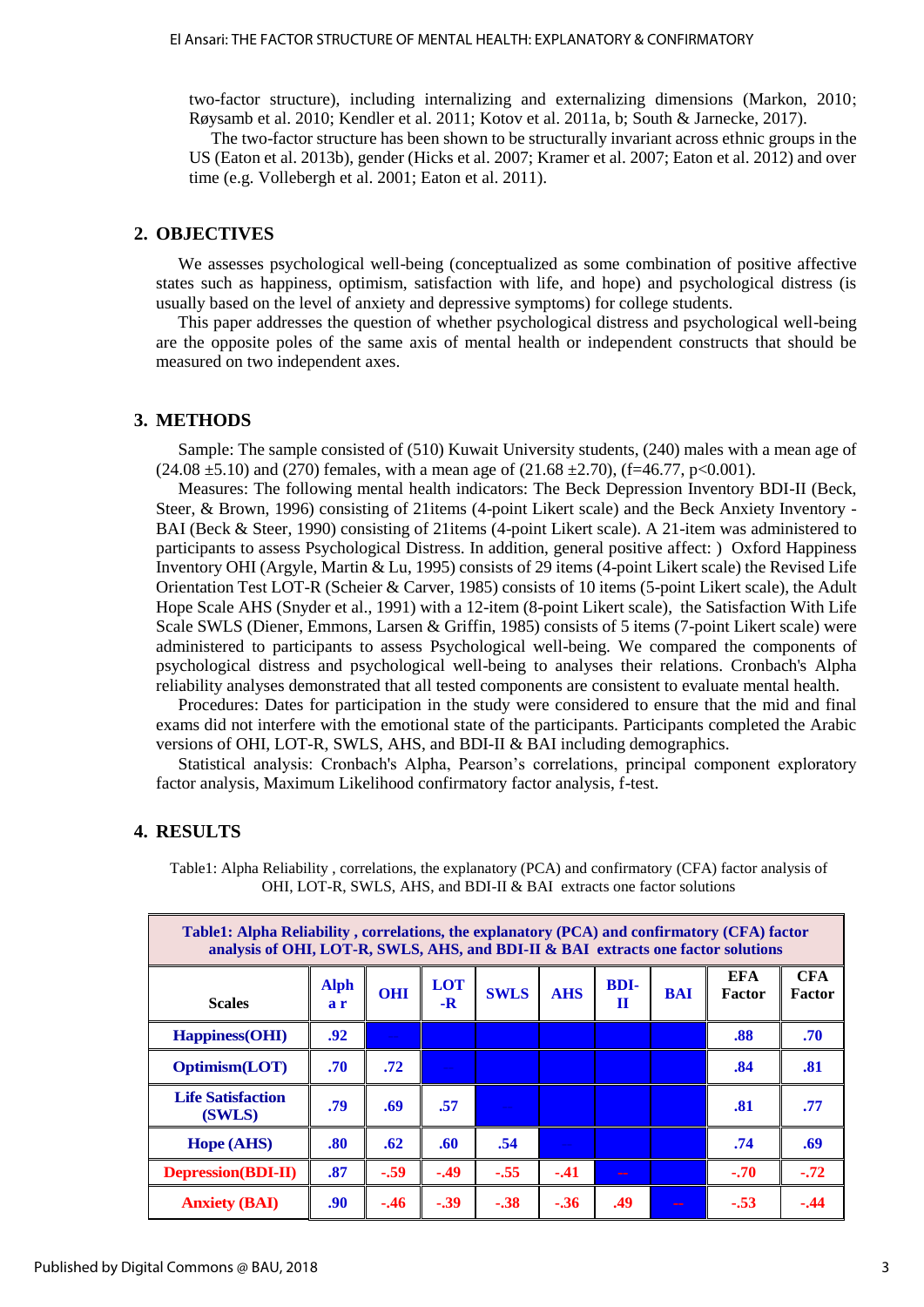| Eigen – Value                                                 | 3.37  | 2.93  |
|---------------------------------------------------------------|-------|-------|
| % Variance                                                    | 56.16 | 48.88 |
| *All Correlation is significant at the 0.01 level (2-tailed). |       |       |

The explanatory factor analysis (PCA) extracted one bipolar factor with the following loading: (.88) for OHI, (.84) for LOT-R, (.81) for SWLS, (.74) for AHS, (-.70) for BDI-II, and (-.53) for BAI which explains 56.16% of the total variance. The Confirmatory factor analysis (CFA) extracted one bipolar factor with the following loading: (.70) for OHI, (.81) for LOT-R, (.77) for SWLS, (.69) for AHS, (- .72) for BDI-II, and (-.44) for BAI which explains 48.88% of the total variance and was labeled psychological well-being vs. psychological distress. Factor Structural analysis confirms that these 6 scales can be viewed as components of two-dimensional latent constructs (psychological distress and well-being) which reflects a higher-order concept of mental health (see table 2).

Table2: Alpha Reliability, the explanatory (PCA) and confirmatory (CFA) factor analysis of PD & PW extracts one factor solutions

| Table2: Alpha Reliability , the explanatory (PCA) and confirmatory (CFA) factor analysis of PD & PW extracts |                      |     |                    |     |  |  |  |
|--------------------------------------------------------------------------------------------------------------|----------------------|-----|--------------------|-----|--|--|--|
| one factor solutions                                                                                         |                      |     |                    |     |  |  |  |
| <b>Variables</b>                                                                                             | <b>Mental Health</b> |     |                    |     |  |  |  |
|                                                                                                              | <b>EFA</b>           |     | <b>CFA</b>         |     |  |  |  |
|                                                                                                              | Factor               | h2  | Factor             | h2  |  |  |  |
|                                                                                                              |                      |     |                    |     |  |  |  |
| <b>Psychological Distress</b>                                                                                | .84                  | .69 | .80                | .55 |  |  |  |
| <b>Psychological Well-being</b>                                                                              | $-.84$               | .69 | $-.80$             | .55 |  |  |  |
| Eigen – Value                                                                                                | 1.37                 |     | 1.29               |     |  |  |  |
| % Variance                                                                                                   | %68.62               |     | $\frac{663.43}{6}$ |     |  |  |  |

# **5. CONCLUSIONS**

We conclude that assessment of mental health in general populations should use concomitant measures of psychological distress and psychological well-being. Finally, our study used data provided by university students, which resulted in a limitation concerning the generalizability of the results provided here. The findings of the present study contribute to the current debates among psychological distress and psychological well-being researchers by revealing that the correlations between the two components of mental health are negatively strong enough to suggest that psychological distress and psychological well-being are the opposite poles of the same axis of mental health .It is hoped that this study will pave the way for more informed and comprehensive conceptualization and assessment of mental health in Middle East culture in the years to come.

#### **REFERENCES**

- Argyle, M., Martin, M., & Lu, L. (1995). *Testing for stress and happiness: The role of social and cognitive factors. Stress and Emotion*, 15, 173-187.
- Beck, A. T., & Steer, R. A. (1990). *Manual for the Beck Anxiety Inventory*. San Antonio, TX: Psychological Corporation.
- Beck, A. T., Steer, R. A., & Brown, G. K. (1996). BDI–II, Beck *Depression Inventory: Manual* (2nd Ed.). Boston: Harcourt Brace.
- Cardozo, B. L., Crawford, C. G., Eriksson, C., Zhu, J., Sabin, M., Ager, A. & Simon, W. (2012). *Psychological distress, depression, anxiety, and burnout among international humanitarian aid workers: A longitudinal study*. PLOS ONE, 7, 1-13.
- Caron, J., & Liu, A. (2010). *A descriptive study of the prevalence of psychological distress and mental disorders in the Canadian population: Comparison between low-income and non-low-income populations*. Chronic Diseases in Canada, 30, 84-94.